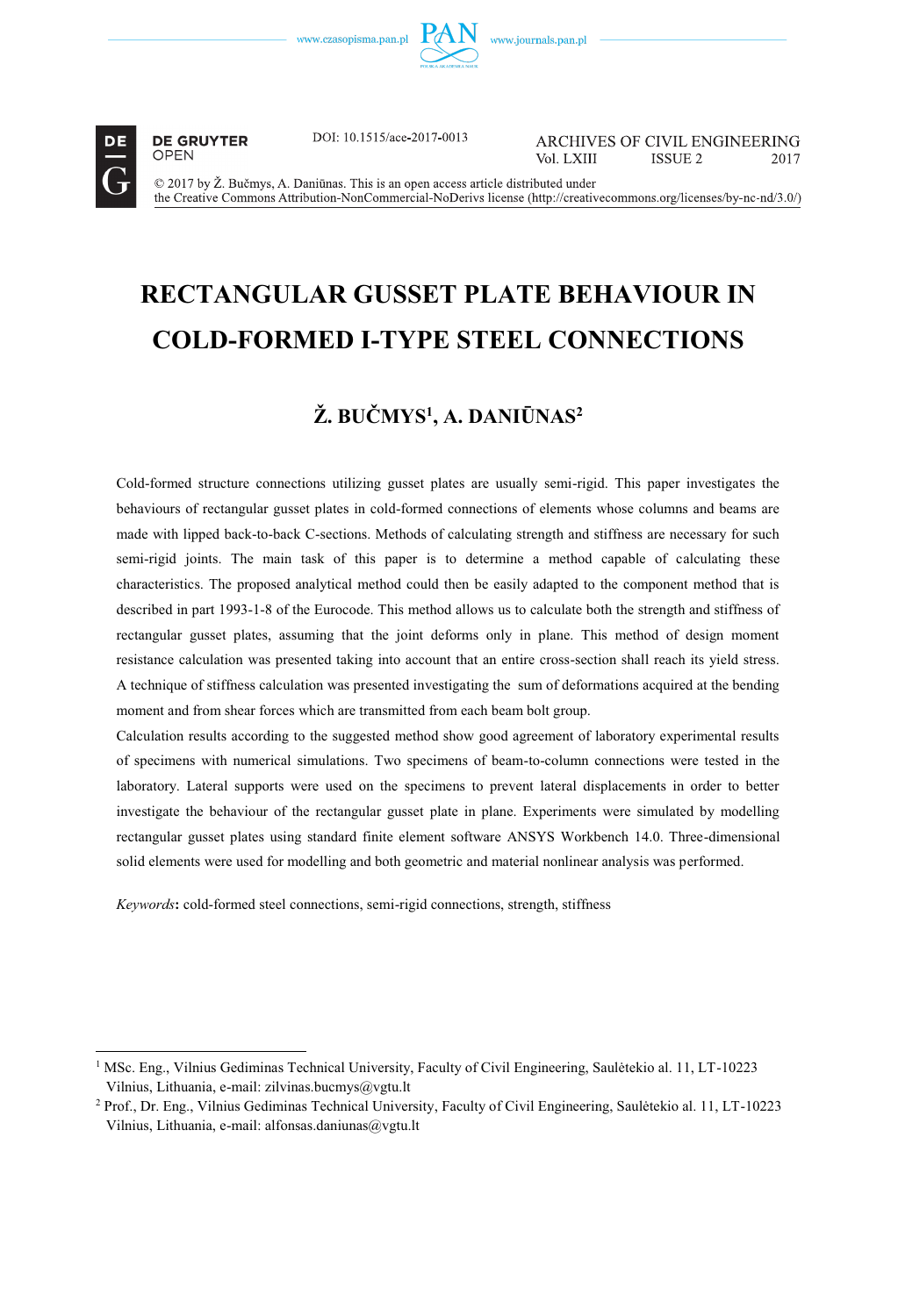

## **1. INTRODUCTION**

Cold-formed thin-walled sections are widely used as bearing structures. In most cases, thin-walled sections are used as purlins, steel trusses, and for lightweight portal frames. There is a wide variety of cold-formed sections (such as Z-sections, C-sections, sigma-sections, omega-sections, etc.). The connections of such structures should be simple, fast, and easily installed. Cold-formed sections can be connected using gusset plates and bolts, or directly using bolts; [1], screws [2], mechanical clinching [3], and welds. One of the easiest ways to make beam-to-column connections is through using gusset plates and bolts (Fig. 1). This type of connection consists of a gusset plate, sections of column and beam, and bolts.

Research focuses on investigating cold-formed structures [4-10] but there is a lack of connectionspecific investigation. One of the possibilities on how to improve the accuracy of steel framework analysis could be through evaluations of the actual behaviour of joints [11-16]. For these purposes, the semi-rigid joint concept was introduced. This concept was developed mostly for hot-rolled sections and lacks application regulations for cold-formed sections. The most relevant influence on joint characteristics is produced by bending moments. In these cases, the behaviour of a semi-rigid joint is described by the moment–rotation *M–φ* curve of the joint. This concept has been adopted by most researchers and is consistent with design code EC3 [17].



Fig. 1. Exploratory view of a bolted gusset-plate connection

In recent years, research on thin walled sections has focused on beam-to-column connections with gusset plates. The majority of these investigations were carried out on T-form or trapeze-form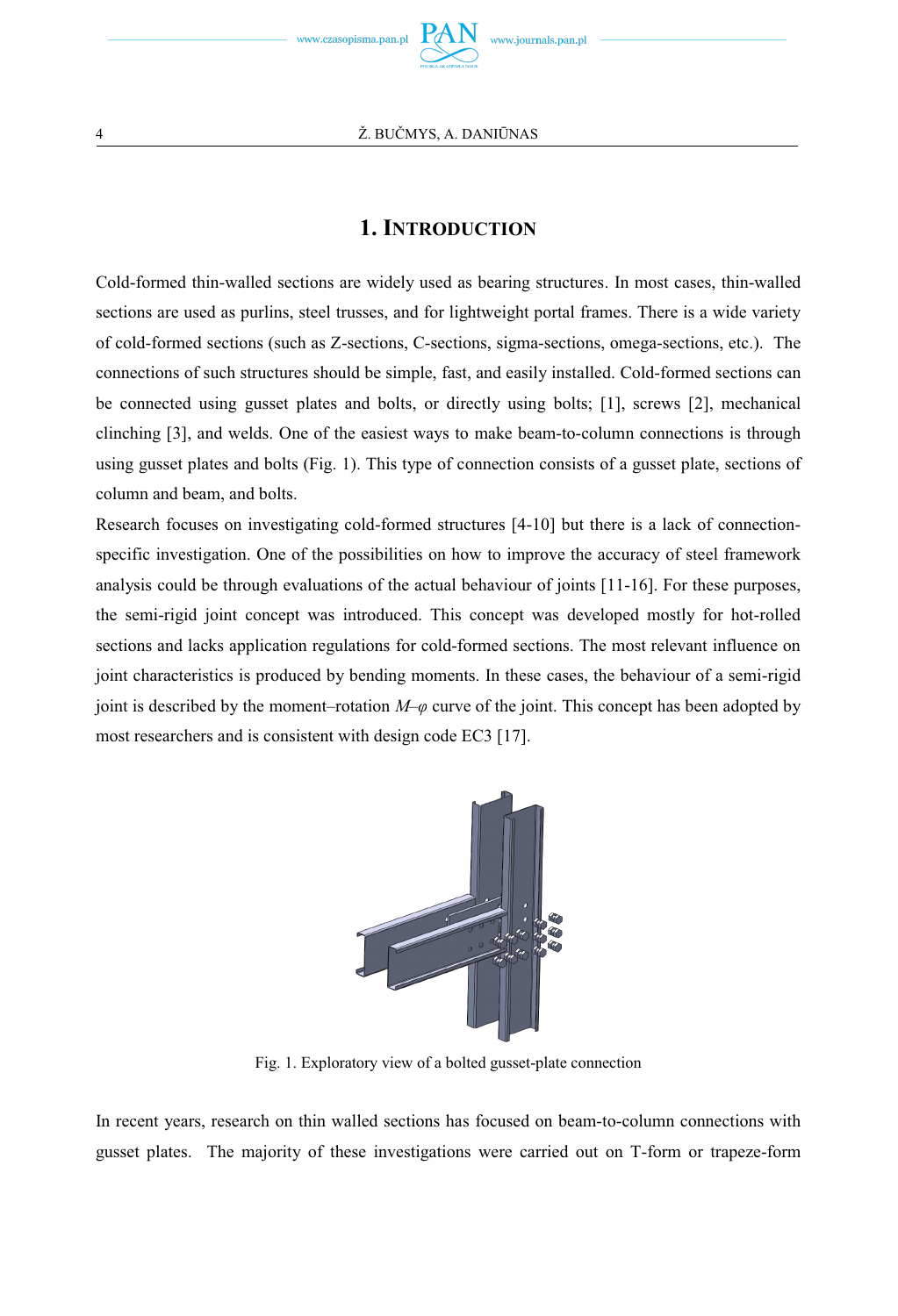

gusset plate connections. Yu et al. [18] examined beam-to-column connections by executing subframe tests with different configurations of the gusset plate in plane. The influence of gusset plate thickness, chamfer presence, and the distance between bolts was investigated as pertaining to the strength and stiffness of the connections. The authors concluded that the geometry of a gusset plate has a huge impact on the behaviour of the connection. In the same article, a semi-empirical design method for calculating rotation stiffness of gusset plate connections was presented. In Bucmys and Sauciuvenas's paper [19] simulation data of the behaviour of beam to-column connections with Tform gusset plates has been presented. The authors examined the behaviour of gusset plate connections and took into account a variety of thicknesses and the geometrical structure of the gusset plate. Fang et al. [20] investigated the influence of initial imperfections and material strain hardening on the buckling behaviour of trapeze-form gusset plate connections. In the article the authors presented a method of calculating the strength of the connection out of plane buckling. Bucmys and Daniunas [21] proposed an investigation of the connection as the sum of three springs (Fig. 2): beam bolt group, column bolt group, and gusset plate. An analytical model of beam and column bolt groups and a technique of T-form gusset plate stiffness calculation were presented. All the authors of the paper reviewed agreed that the behaviour of bolted gusset plate connections is semi-rigid.



Fig. 2. The three-spring model

The paper's review revealed a lack of universal and accurate methods to calculate strength and stiffness of rectangular gusset plates. The goal of this paper is to present a method to evaluate rectangular gusset plates in terms of both strength and stiffness, and, moreover, to compare these results with laboratory testing and numerical simulation data.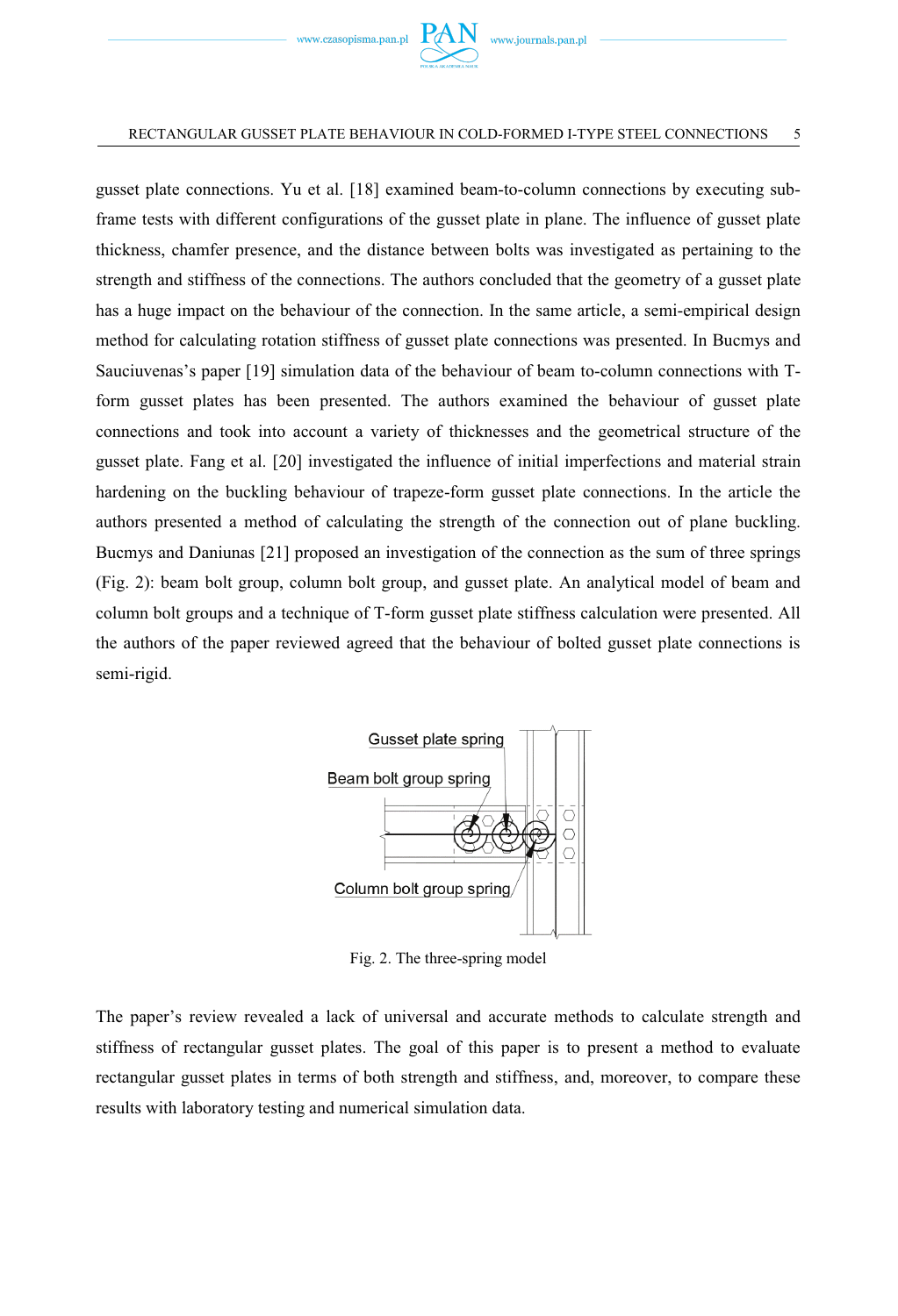

## **2. ANALYTICAL MODEL OF GUSSET PLATE STRENGTH AND STIFFNESS CALCULATION**

## **2.1. STRENGTH OF THE GUSSET PLATE**

The moment resistance of a rectangular gusset plate was calculated assuming that the plate deforms only in plane. The design moment resistance of a rectangular gusset plate could be calculated according to the well-known formula:

$$
(2.1) \t\t M_{gp,Rd} = f_y \cdot W_{gp,pl}
$$

where:

 $f_y$  – yield strength of steel,  $W_{gp, pl}$  – plastic section modulus of section A-B or C-D weakened by bolts (fig. 3, 4)



Plastic section modulus with two bolts in a column (2.2) and three bolts in a column (2.3) could be calculated:

(2.2) 
$$
W_{gp,pl} = \frac{t \cdot h^2}{4} - t \cdot d_0 \cdot p
$$

(2.3) 
$$
W_{gp,pl} = \frac{t \cdot h^2}{4} - t \cdot d_0 \cdot p - \frac{t \cdot d_0^2}{4}
$$

where:

 $t$  – gusset plate thickness,  $h$  – height of gusset plate section,  $d_0$  – bolt hole diameter,  $p$  – distance between bolt holes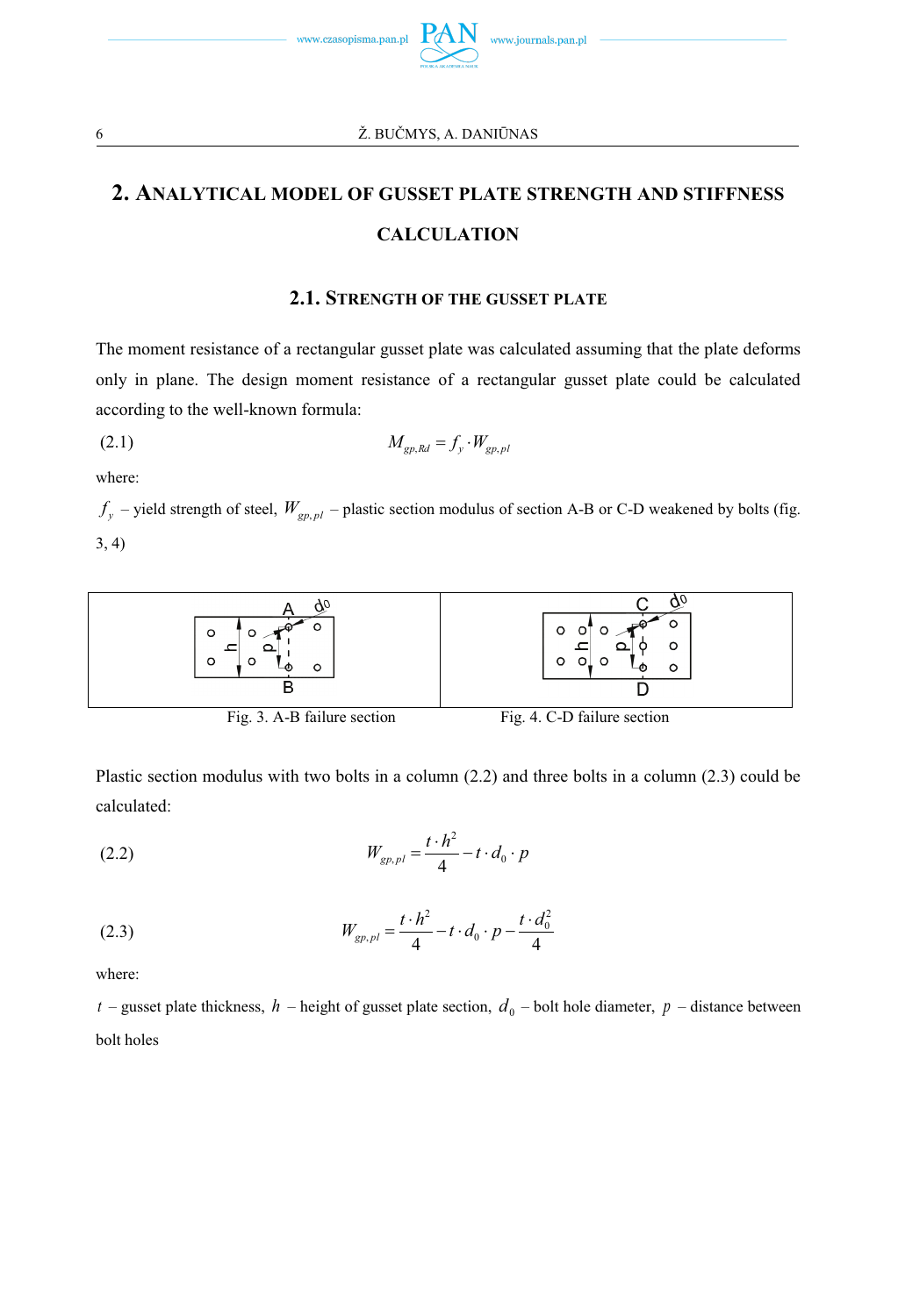

## **2.2. STIFFNESS OF THE GUSSET PLATE**

The method of stiffness calculation presented in this chapter could be easily adapted to the threespring mechanical model described in Bucmys and Daniunas previous [21] paper. The rotation of the rectangular gusset plate was investigated as the sum of deformations occurring at the bending moment and shear forces transmitted from the beam bolt group (Fig. 5). As a result, rectangular gusset plate rotation  $\varphi$  could be separated into  $\varphi_1$  and  $\varphi_2$  in result from the bending moment and shear force, respectively. In this paper, the initial stiffness of a gusset plate was calculated according to the formula:

(2.4) 
$$
S_{gp,ini} = \frac{M_{j,Ed}}{\varphi} = \frac{M_{j,Ed}}{\varphi_1 + \varphi_2} = \frac{M_{j,Ed}}{\frac{M_{1,Ed}L_a}{EI} + \frac{VL_a^2}{2EI}} = \frac{M_{j,Ed}}{\frac{2M_{1,Ed}L_a + VL_a^2}{2EI}}
$$

where:

*La* – distance from the rotation centre of the beam bolt group to the nearest row of bolts of the column bolt group, *I* – second moment of section A-B or C-D area (Fig. 3,4), *V* – shear force, *E* – Young modulus of steel,  $M_{1,Ed}$  – bending moment in the centre of the beam bolt group,  $M_{j,Ed}$  – bending moment in the centre of the column bolt group



Fig. 5. The scheme for the rotation calculation of the gusset plate

The stiffness of a rectangular gusset plate could be calculated according a formula adapted from EC3:

$$
S_{gp} = \frac{S_{gp,ini}}{\mu}
$$

Stiffness coefficient  $\mu$  could be calculated according to EC3 design rules: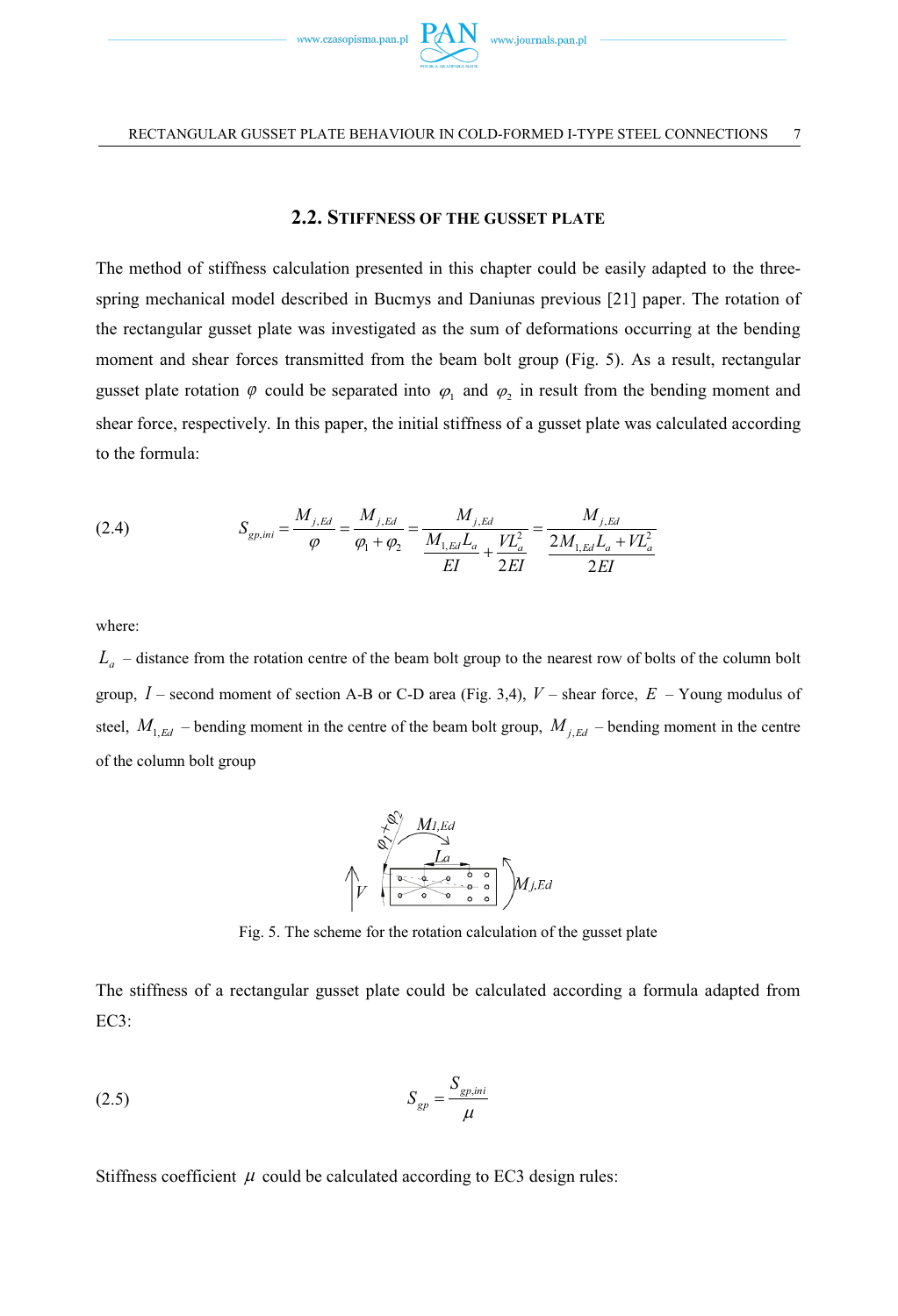

(2.6) 
$$
\begin{cases}\n \text{if} & M_{j, Ed} \le 2/3 \cdot M_{j, Rd}, \text{ then } \mu = 1 \\
\text{if} & 2/3 \cdot M_{j, Rd} < M_{j, Ed} \le M_{j, kd}, \text{ then } \mu = (1, 5 \cdot M_{j, Ed} / M_{j, kd})^{\nu}\n\end{cases}
$$

where:

 $\psi$  – for bolted connections 2,7,  $M$ ,  $_{Ed}$  – bending moment in the connection,  $M$ ,  $_{Ed}$  – The design moment resistance of the gusset plate.

## **3. EXPERIMENTAL TEST**

Gusset plate-bolted beam-to-column connections were tested in order to investigate the behaviours of rectangular gusset plates. Test specimens consisted of beams and columns made out of coldformed back-to-back lipped C-sections, rectangular gusset plates, and bolts. Two specimens were tested in the laboratory (Fig. 6, 7). Lateral supports were added to the beam, column, and joint, to prevent structure lateral displacement. Pinned support was added to the top of the column and roller support was added to its bottom column. The load was applied through a pined connection to the end of the beam by a hydraulic jack. The deflection of the rectangular gusset plate was measured by a transducer through which the fastener was welded to the gusset plate. In this case, the transducer could rotate together with the column and measure only rectangular gusset plate deflection.

The specimens differed in thickness of the rectangular gusset plate and in distance between the bolts of the beam bolt group. Specimens M12C15025I10 and M12C15025I8 were fitted with 10 mm and 8 mm thick gusset plates (Fig. 8, 9), respectively. Rectangular gusset plates and cold-formed Csections were made of S355 and S350GD+Z275 steel grade, respectively. Both specimens were connected using M12 bolts of 8.8 class. The diameter of the bolt holes was 13 mm. The beam and column of both specimens were made out of double back-to-back lipped C-sections. The width of the C-profile web, flange, and outstanding element was 150 mm, 40 mm and 22 mm, respectively. The thickness of the C-profile was 2.5 mm.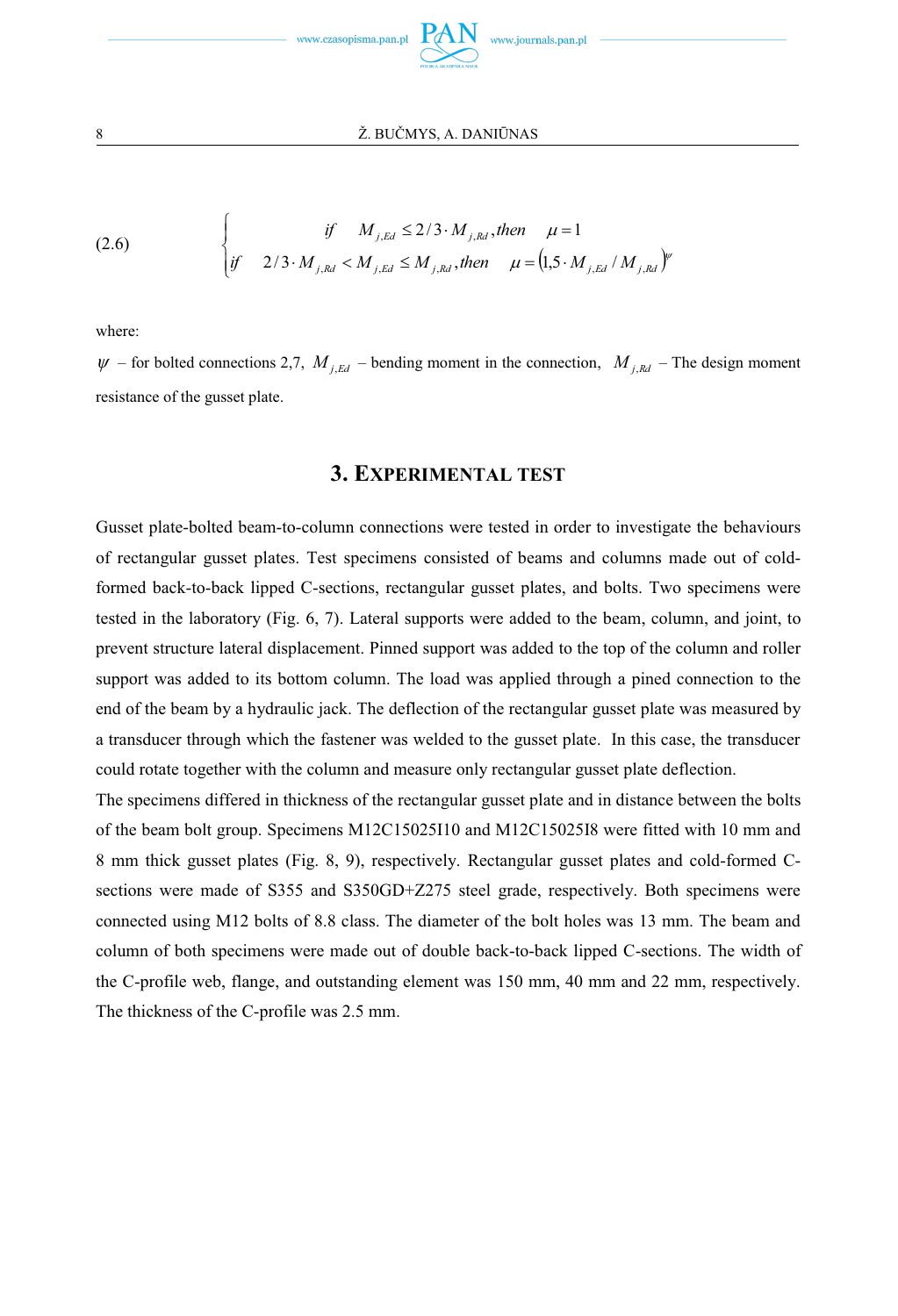



Fig. 8. Gusset plate of specimen M12C15025I10 Fig. 9. Gusset plate of specimen M12C15025I8

Experimental bending capacity of specimens M12C15025I10 and M12C15025I8 was 17.39 *kNm* and 14.74 *kNm*, respectively. The failure mode of both specimens was the same: bolts in shear. After the demolition of the specimens it could be seen that bearing around bolt holes occurred, and the holes become oval in shape.



Fig. 10. Failure mode of specimen M12C15025I10 Fig. 11. Failure mode of specimen M12C15025I8

After tests of beam-to-column connection material properties, yield and ultimate strength were examined by executing tests of coupons. The following values have been obtained for C-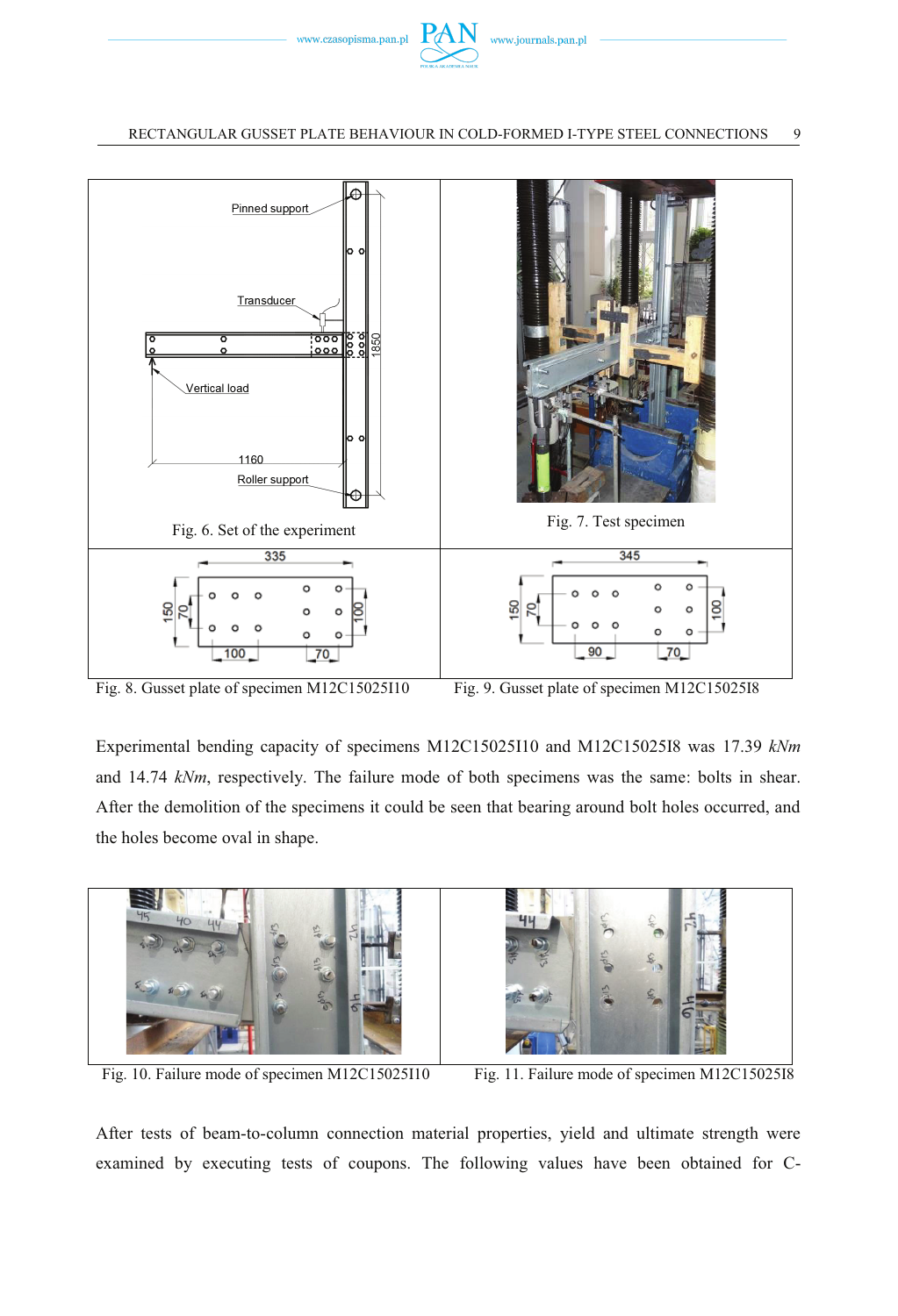

sections  $f_y = 380 MPa f_u = 484 MPa$ , and for gusset plate  $f_y = 360 MPa f_u = 540 MPa$ , respectively.

## **4. NUMERICAL SIMULATION**

Numerical simulation was performed using the ANSYS Workbench 14.0 finite element software, taking into account that this paper focuses on rectangular gusset plate behaviour only, gusset plates and column bolt groups were modelled.



Fig. 12. Experimental and numerical stress - strain relationship

Steel was defined as an elastic plastic material with material properties taken from the coupon tests written about in the previous chapter (Fig. 12). The stress–strain relationship of a rectangular gusset plate was modelled according to EC3 [22] recommendations, whereby the elastic plastic part of the curve is recommended to be modelled as a horizontal or close-to-horizontal line. According to EC3 recommendations, this interpretation of the stress–strain relationship could be used for ultimate limit state criteria.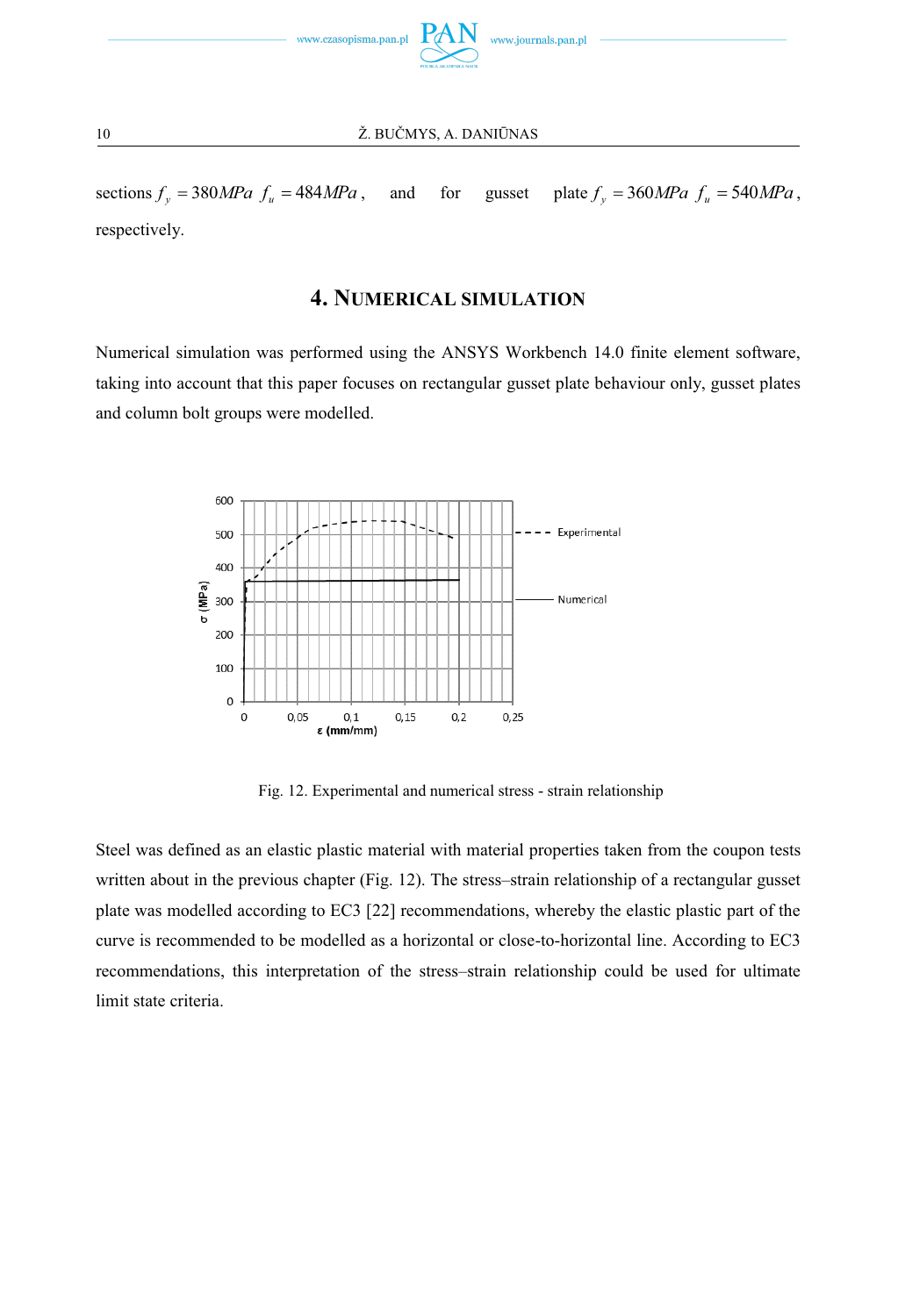



Fig. 13. Load–deflection curve

A mesh convergence study was executed to choose optimal mesh density of the numerical model. A rectangular gusset plate with 2,5 mm, 3 mm, 6 mm, and 10 mm double-layer mesh was forged. Load–deflection curves (Fig. 13) show that the vertical deflection of point 1 (Fig. 14) increases as the mesh density decreases. But it is also seen that the vertical deflection increase slows when mesh density as at 3 mm. As a result, mesh density of the rectangular gusset plate and bolts (Fig. 14) was chosen to be 3 mm. Three-dimensional solid elements SOLID186 and SOLID187 were used for modelling. This element is suitable for geometric and material nonlinear behaviour analysis.



Fig. 14. Finite element model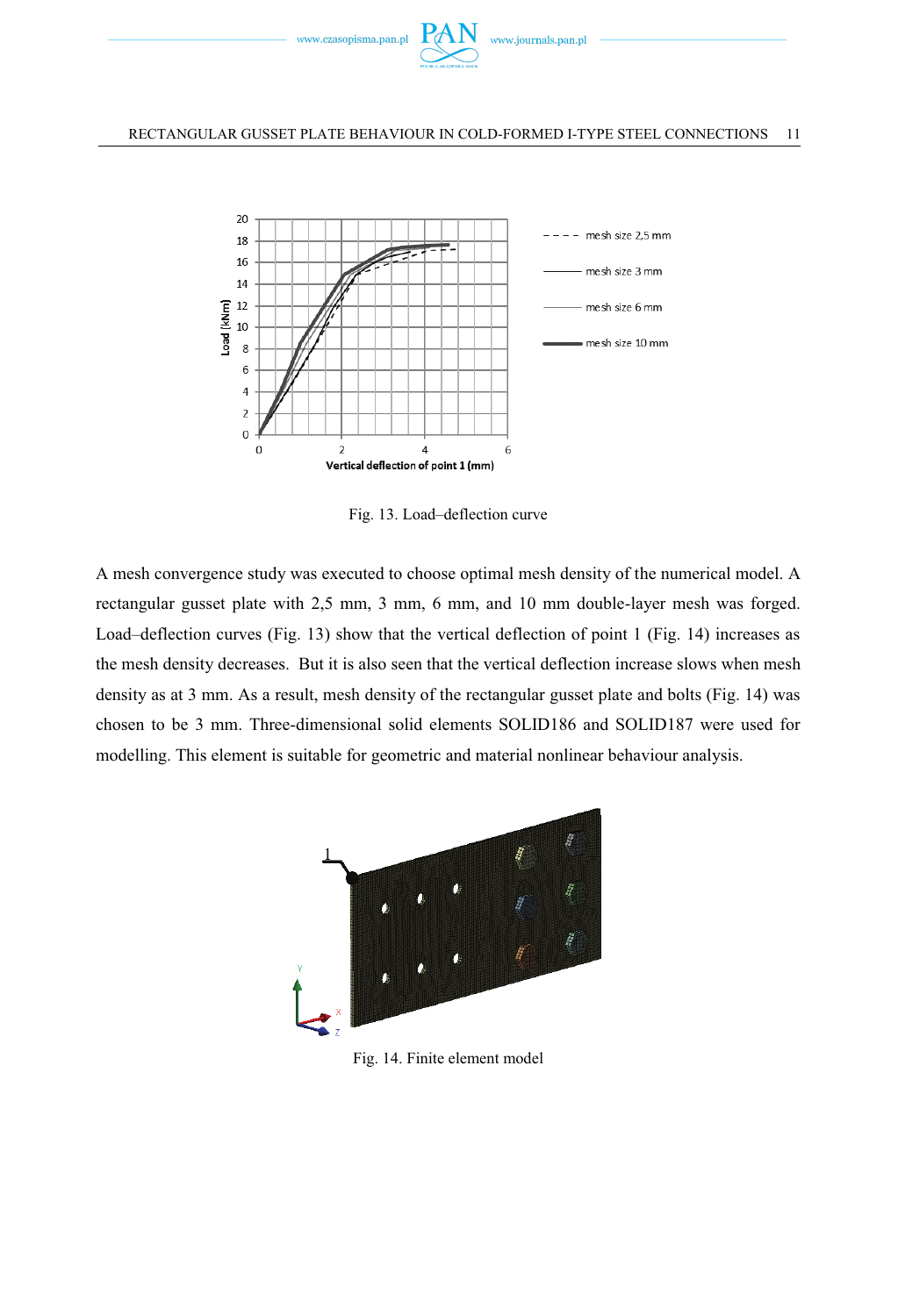

#### 12 Ž. BUČMYS, A. DANIŪNAS



Fig. 15. 1- Load direction and 2- fixed connections of bolts



Fig. 16. Von-Mises stress distribution of specimen M12C15025I10



Fig. 17. Von-Mises stress distribution of specimen M12C15025I8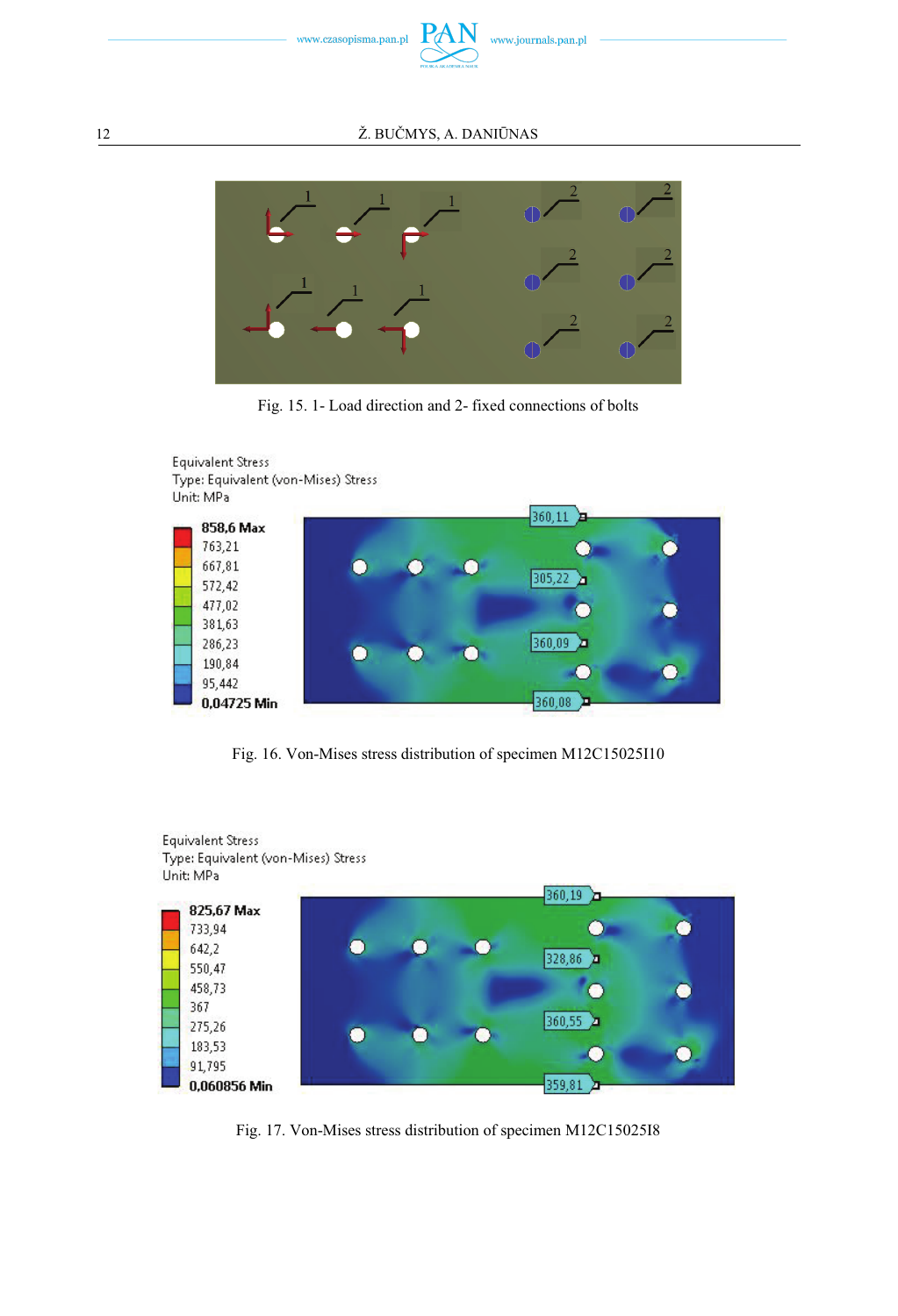

Geometrical and material nonlinear analysis was performed; this type of analysis was chosen because of contact and it was expected that the rectangular gusset plate would yield. To perform this type of analysis, nonlinear material behaviour was modelled as described before, and a load was added using approximately ten steps. Symmetrical conditions were used parallel to the *x -y* plane (Fig. 14), meaning that only half of the rectangular gusset plate and bolts were modelled, which allows for a double decrease in the amount of finite elements.

Rough contact conditions were used between the rectangular gusset plate and the column bolt group bolts; frictional contact where no sliding occurs. This case corresponds to an infinite friction coefficient and ignores material property. The beam bolt group was not modelled, but loading was added as horizontal and vertical forces to the beam bolt holes (Fig. 15). These forces simulate a bending moment and shear force which is transferred from the beam bolt group to the rectangular gusset plate. Finally, bolts of the column bolt group were connected using fixed connections.

As expected, the failure mode of both specimens was flexural failure of the gusset plate. As it is depicted in Fig. 16 and Fig. 17, stress values where the bending moment is the highest in the rectangular gusset plate cross-section reached yield strength values. Specimens M12C15025I10 and M12C15025I8 failed at 23,28 *kNm* and 16,63 *kNm*, respectively.



Fig. 18. Deflections of specimen M12C15025I10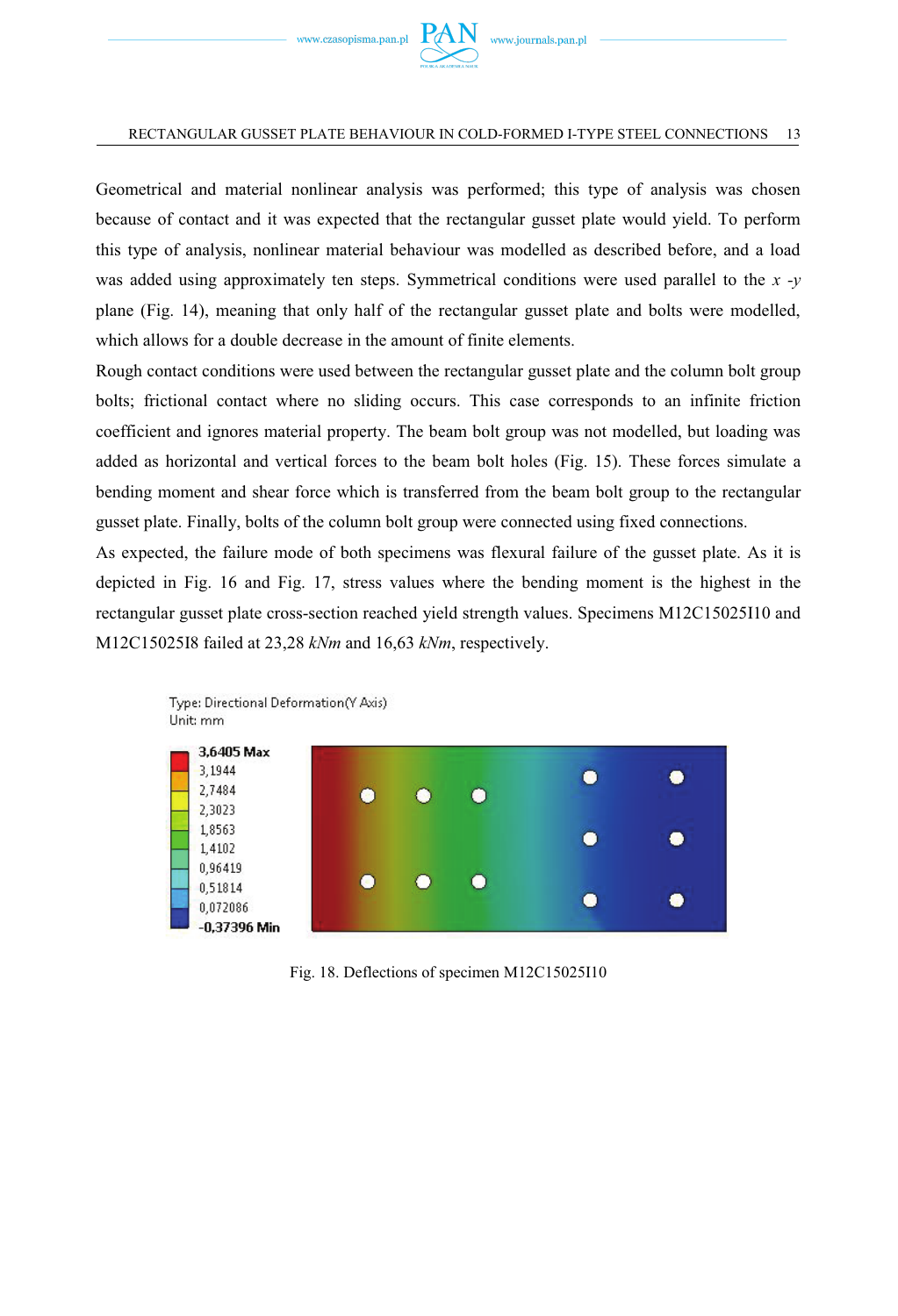





Fig. 19. Deflections of specimen M12C15025I8

According to the modelling technique previously described, four more specimens were modelled through changing the thickness of the rectangular gusset plate. The geometry of a rectangular gusset plate was taken as well as that of specimens M12C15025I8 and M12C15025I10 with 6 mm and 12 mm gusset plate thickness, M12C15025I8-6, M12C15025I8-12, M12C15025I10-6, and M12C15025I10-12, respectively. The deflections of specimens M12C15025I10 and M12C15025I8 is depicted in Fig. 18 and Fig. 19.

## **5. RESULTS**

The *M–φ* relationship of specimens using the analytical method, experimental testing and numerical simulation of all specimens is depicted in Figs. 20-23. Bending capacity and initial stiffness of a rectangular gusset plate is presented in Table 1. Bending capacity of a rectangular gusset plate calculated using the presented analytical model compared with numerical solution results of specimens M12C15025I10, M12C15025I10-6, and M12C15025I10-12 was lower by 7 – 11% and of specimens M12C15025I8, M12C15025I8-6, and M12C15025I8-12 was higher by 8 – 10%. Analytical bending capacity of specimens M12C15025I10 and M12C15025I8 was lower by 8% and 9%, respectively. Initial stiffness of the connections obtained according to the presented analytical model comparison of specimens M12C15025I10 and M12C15025I8 was higher by 9% and lower by 6% than the experimental, respectively. Initial stiffness of specimens M12C15025I10 and M12C15025I10-12 calculated using the presented analytical model was lower compared with numerical simulation results by 6% and 9%, respectively. All remaining specimens showed initial stiffness higher by  $5 - 12\%$  when calculated using the presented analytical model (over the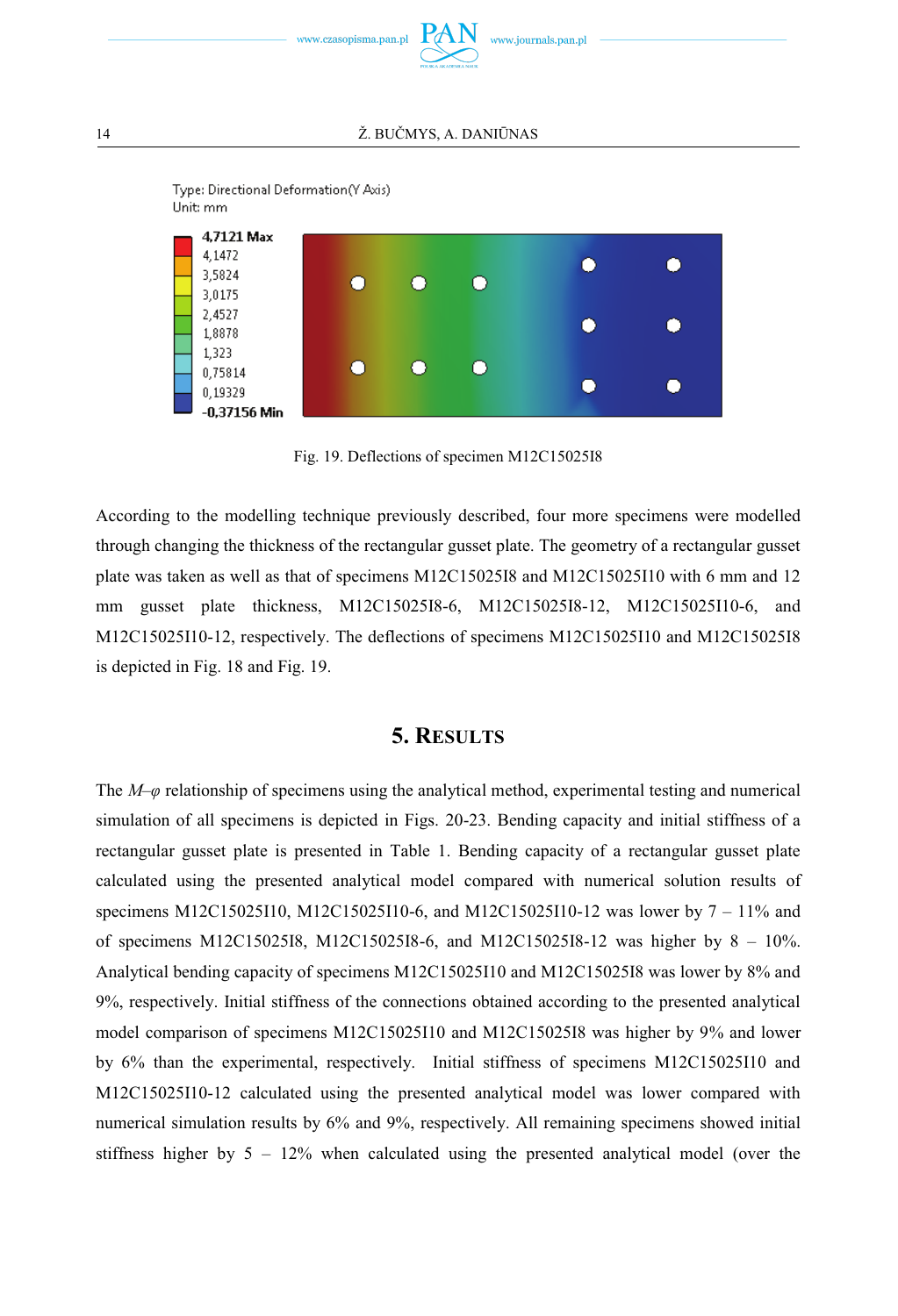

numerical simulation). All the results collected demonstrate that the proposed analytical model for calculating both strength and stiffness of rectangular gusset plates satisfactorily correlate with experimental testing and numerical simulation results. This shows that the presented analytical model could be used for calculating rectangular gusset plate component properties and could be integrated to aid in evaluating joint strength and stiffness using the component method.

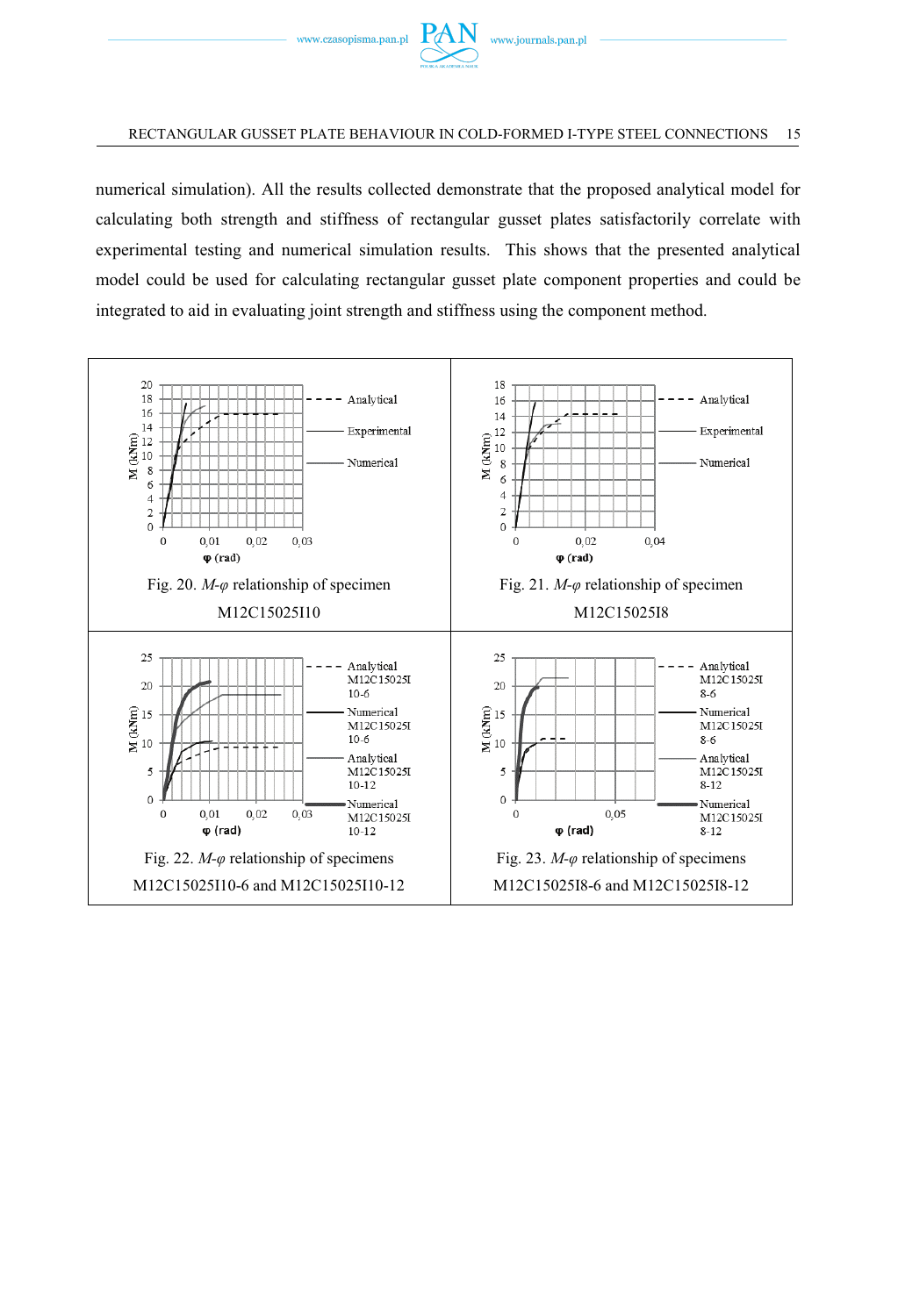

| Specimen        | $M_{Rd,analytical}$<br>(kNm) | $M_{Rd, FEM}$<br>(kNm) | $S_{ini,analytical}$<br>(MNm/rad) | $S_{ini,exp}$<br>(MNm/rad) | $S_{ini,BEM}$<br>(MNm/rad) |
|-----------------|------------------------------|------------------------|-----------------------------------|----------------------------|----------------------------|
| M12C15025I10    | 15,86                        | 17,03                  | 3,75                              | 3,43                       | 3,78                       |
| M12C15025I8     | 14,30                        | 13,12                  | 2,91                              | 3,11                       | 2,76                       |
| M12C15025I10-6  | 9,25                         | 10,35                  | 2,19                              | $\overline{\phantom{0}}$   | 2,12                       |
| M12C15025I10-12 | 18,50                        | 20,79                  | 4,38                              |                            | 4,79                       |
| M12C15025I8-6   | 10,72                        | 9,75                   | 2,44                              |                            | 2,25                       |
| M12C15025I8-12  | 21,45                        | 19,83                  | 4,87                              | -                          | 4,36                       |

Table 1. Results of the analytical model, FEM and experimental investigation

## **6. CONCLUSIONS**

An analytical model of the component method for calculating strength and stiffness of cold-formed steel beam-to-column gusset plate joints is presented herein. The strength and stiffness investigation of rectangular gusset plates in cold-formed I-type steel connections presented in this paper allows us to make the following conclusions:

- The proposed analytical model extends the existing component method and allows for the evaluation of the strength and stiffness properties of cold-formed I-type steel connections of rectangular gusset plate components.
- Experimental tests and numerical simulations both show that the rectangular shape of a gusset plate has an impact on joint stiffness.
- The presented technique of calculating rectangular gusset plate stiffness and evaluating the *M-φ* curves could be fully integrated with the component method rules presented in part 1993-1-8 of the Eurocode.
- The calculation results of the proposed analytical model were compared against 2 laboratory tests and 6 numerical simulation models. When looking at both the proposed analytical model and the numerical simulation results, bending capacity and initial stiffness differed up to 11% and up to 12%, respectively. Final results showed that the presented analytical model shows satisfactory agreement and is applicable in such instances of component strength and stiffness evaluation.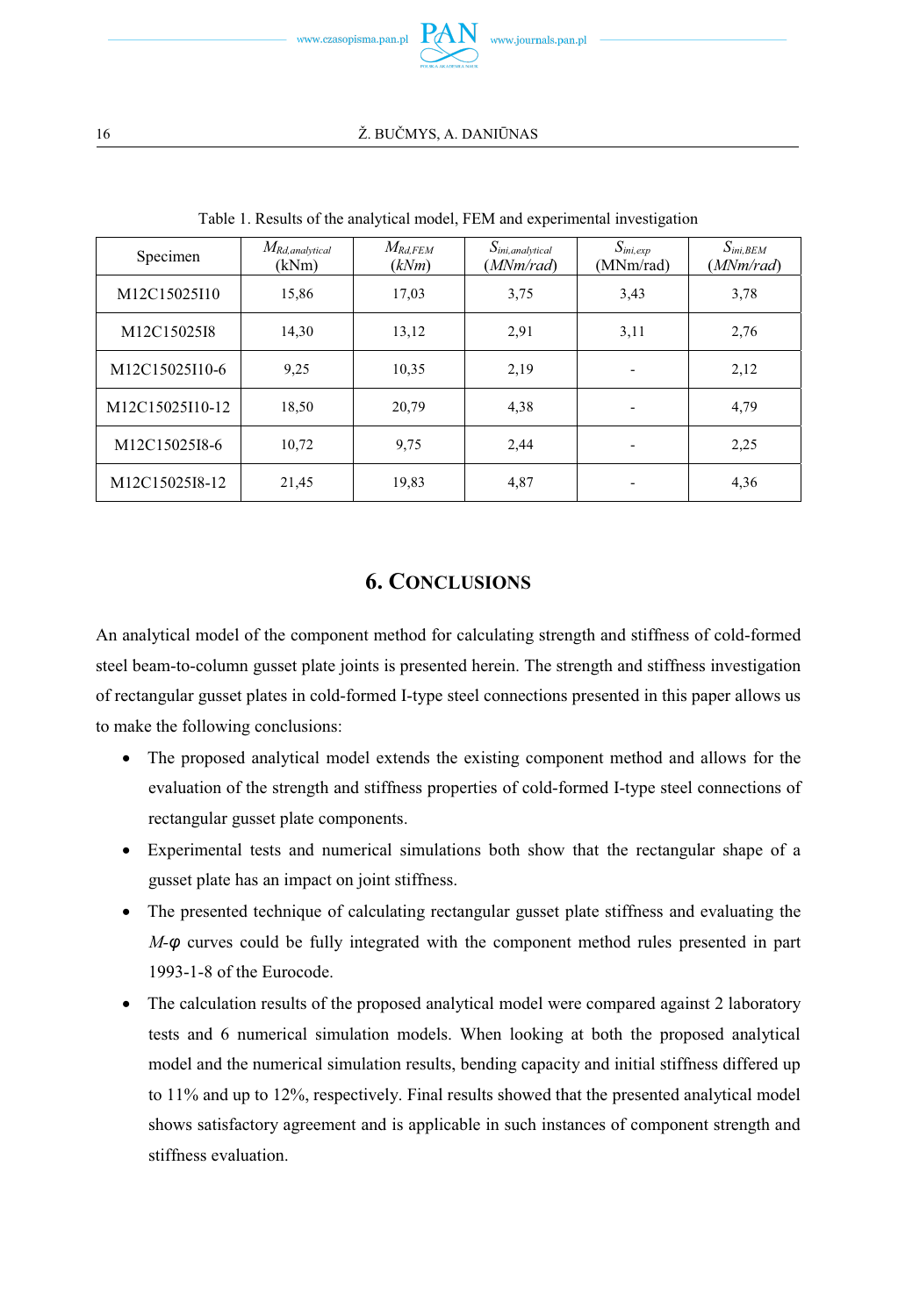## **REFERENCES**

- 1. Yang J., Liu Q.,. "Sleeve connections of cold-formed steel sigma purlins", Engineering structures, 43: 245 258, 2012.
- 2. Dawe J. L., Liu, Yi, Li, J. Y., "Strength and behaviour of cold-formed steel offset trusses", Journal of constructional steel research, 66: 556-565. 2010.
- 3. Pedreschi R. F., Sinha B. P., "An experimental study of cold formed steel trusses using mechanical clinching", Construction and Building Materials, 22: 921–931, 2008.
- 4. Piotrowski R., Szychowski A., "Lateral-Torsional Buckling of Beams Elastically Restrained Against Warping at Supports", Archives of Civil Engineering, 61: 155–174, 2015.
- 5. W.-W. Yu, R. A. LaBoube, "Cold-Formed Steel Design". Fourth ed. United States of America: John Wiley & Sons, 2010.
- 6. Rzeszut K., Polus Ł., "Numerical Analysis of Thin-Walled Purlins Restrained by Sheeting in Elevated Temperature Conditions", Archives of Civil Engineering, 61: 35–46, 2015.
- 7. Szychowski A., "Buckling Of The Stiffened Flange Of The Thin-Walled Member At Longitudinal Stress Variation", Archives of Civil Engineering, 61: 149–168, 2015.
- 8. Bitarafan M., Zolfani S. H., Arefi S. L., Zavadskas E. K., "Evaluating the construction methods of cold-formed steel structures in reconstructing the areas damaged in natural crises, using the methods AHP and COPRAS-G", Archives of civil and mechanical engineering, 12: 360-367, 2012.
- 9. Lim, J. B. P., Nethercot, D. A. "Stiffness prediction for bolted moment-connections between cold-formed steel members", Journal of Constructional Steel Research, 60: 85–107, 2004.
- 10. Sabbagh, A. B., Petkovski, M., Pilakoutas, K., Mirghaderi, R., "Cyclic behaviour of bolted cold-formed steel moment connections: FE modelling including slip", Journal of Constructional Steel Research, 80: 100–108, 2013.
- 11. Bródka J., "Design Of Hollow Section Overlap Joints With Reinforcing Rib Plate. Joint Resistance", Archives of Civil Engineering, 61: 3–16, 2015.
- 12. Bródka J., Broniewicz M., "Design Of Hollow Section Overlap Joints With The Reinforcing Rib Plate. Welded Connection Resistance", Archives of Civil Engineering, 61: 17–44, 2015.
- 13. Gečys, T.; Daniūnas, A.; Bader T. K.; Wagner L.; Eberhardsteiner J., "3D finite element analysis and experimental investigations of a new type of timber beam-to-beam connection", Engineering structures, 86: 134-145, 2015.
- 14. Daniūnas A.; Urbonas, K., "Analysis of the steel frames with the semi-rigid beam-to-beam and beam-tocolumn knee joints under bending and axial forces", Engineering Structures. 30 (11): 3114-3118, 2008.
- 15. Kala, Z., "Reliability analysis of the lateral torsional buckling resistance and the ultimate limit state of steel beams with random imperfections", Journal of Civil Engineering and Management 21(7): 902–911, 2015.
- 16. Kala, Z., "Global sensitivity analysis in stability problems of steel frame structures", Journal of Civil Engineering and Management 22(3): 417–424, 2016.
- 17. EN 1993-1-8: 2005: Eurocode 3 Design of steel structures Part 1-8: Design of joints. Comité Européen de Normalisation, Brussels.
- 18. Yu W. K., Chung K. F., Wong M. F.. "Analysis of bolted moment connections in cold-formed steel beamcolumn sub-frames", Journal of constructional steel research, 61: 1332-1352, 2005.
- 19. Bucmys, Z., Sauciuvenas, G., "The behaviour of cold formed steel structure connections", Engineering structures and technologies, 5: 113-122, 2013.
- 20. Fang C., Yam M. C. H., Zhou X., Zhang Y. "Post-buckling resistance of gusset plate connections: Behaviour, strength, and design considerations", Engineering structures, 99: 9-27, 2015.
- 21. Bucmys, Z., Daniunas. A., "Analytical and experimental investigation of cold-formed steel beam-to-column bolted gusset-plate joints", Journal of Civil Engineering and Management, 21: 1061-1069, 2015.
- 22. EN 1993-1-5:2006: Eurocode 3 Design of steel structures Part 1-5: Plated structural elements. Comité Européen de Normalisation, Brussels.

*Received 20.01.2017 Revised 28.03.2017*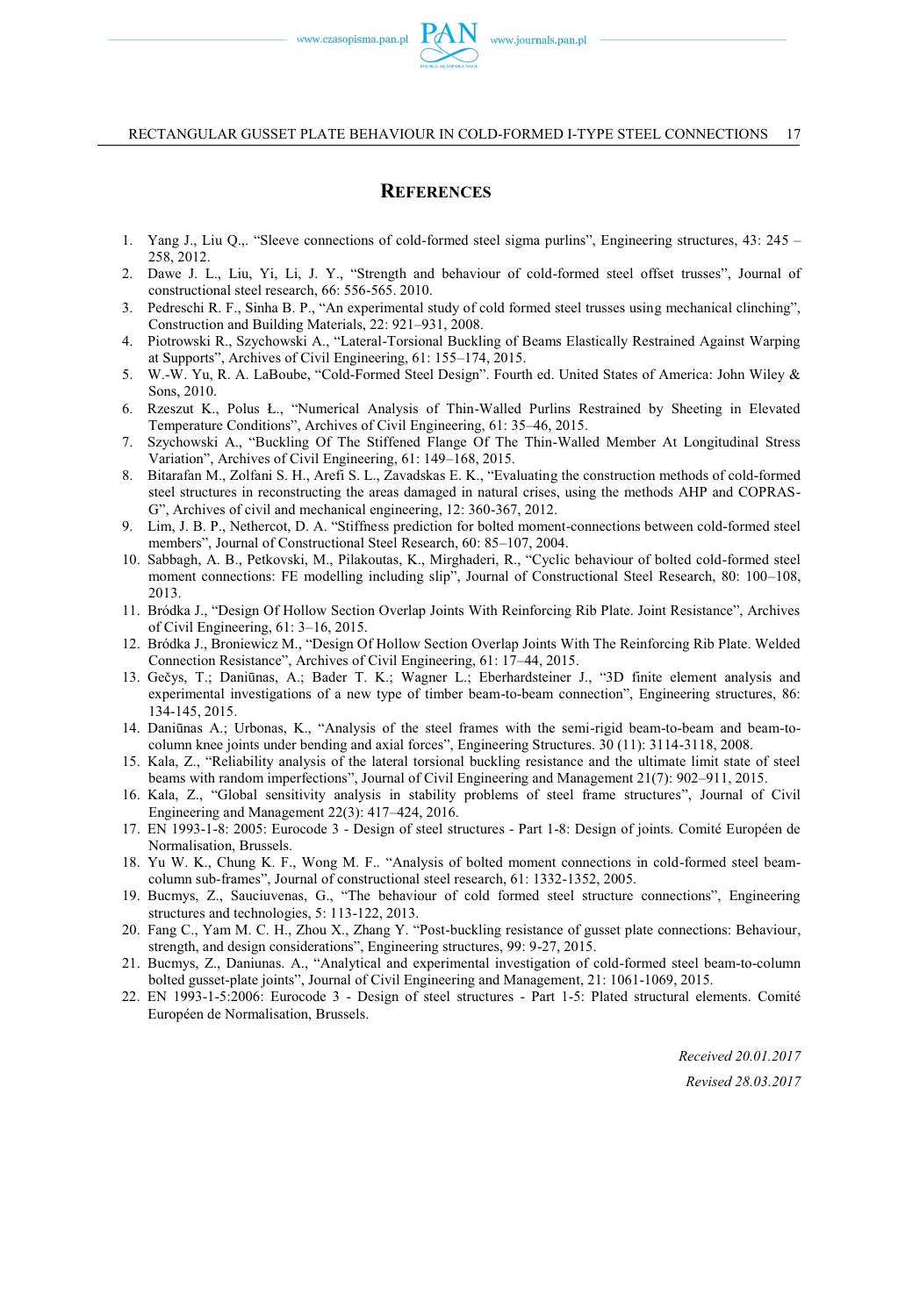

### **LIST OF FIGURES AND TABLES:**

- Fig. 1. Exploratory view of a bolted gusset-plate connection
- Rys. 1. Widok rozstrzelony śrubowego połączenia blachy węzłowej
- Fig. 2. The three-spring model
- Rys. 2. Trzyczęściowy model
- Fig. 3. A-B failure section
- Rys. 3. Obszar awarii A-B
- Fig. 4. C-D failure section
- Rys. 4. Obszar awarii C-D
- Fig. 5. The scheme for the rotation calculation of the gusset plate
- Rys. 5. Schemat obliczania obrotu blachy węzłowej
- Fig. 6. Set of the experiment
- Rys. 6. Zestaw eksperymentów
- Fig. 7. Test specimen
- Rys. 7. Próbka do badania
- Fig. 8. Gusset plate of specimen M12C15025I10
- Rys. 8. Blacha węzłowa próbki M12C15025I10
- Fig. 9. Gusset plate of specimen M12C15025I8
- Rys. 9. Blacha węzłowa próbki M12C15025I8
- Fig. 10. Failure mode of specimen M12C15025I10
- Rys. 10. Tryb awaryjny próbki M12C15025I10
- Fig. 11. Failure mode of specimen M12C15025I8
- Rys. 11. Tryb awaryjny próbki M12C15025I8
- Fig. 12. Experimental and numerical stress strain relationship
- Rys. 12. Naprężenie doświadczalne i liczbowe związek naprężeń
- Fig. 13. Load–deflection curve
- Rys. 13. Obciążenie krzywa odkształcenia
- Fig. 14. Finite element model
- Rys. 14. Model elementów skończonych
- Fig. 15. 1- Load direction and 2- fixed connections of bolts
- Rys. 15. 1- Kierunek obciążenia i 2 stałe połączenia śrub
- Fig. 16. Von-Mises stress distribution of specimen M12C15025I10
- Rys. 16. Rozkład naprężeń Von-Misesa w próbce M12C15025I10
- Fig. 17. Von-Mises stress distribution of specimen M12C15025I8
- Rys. 17. Rozkład naprężeń Von Misesa w próbce M12C15025I8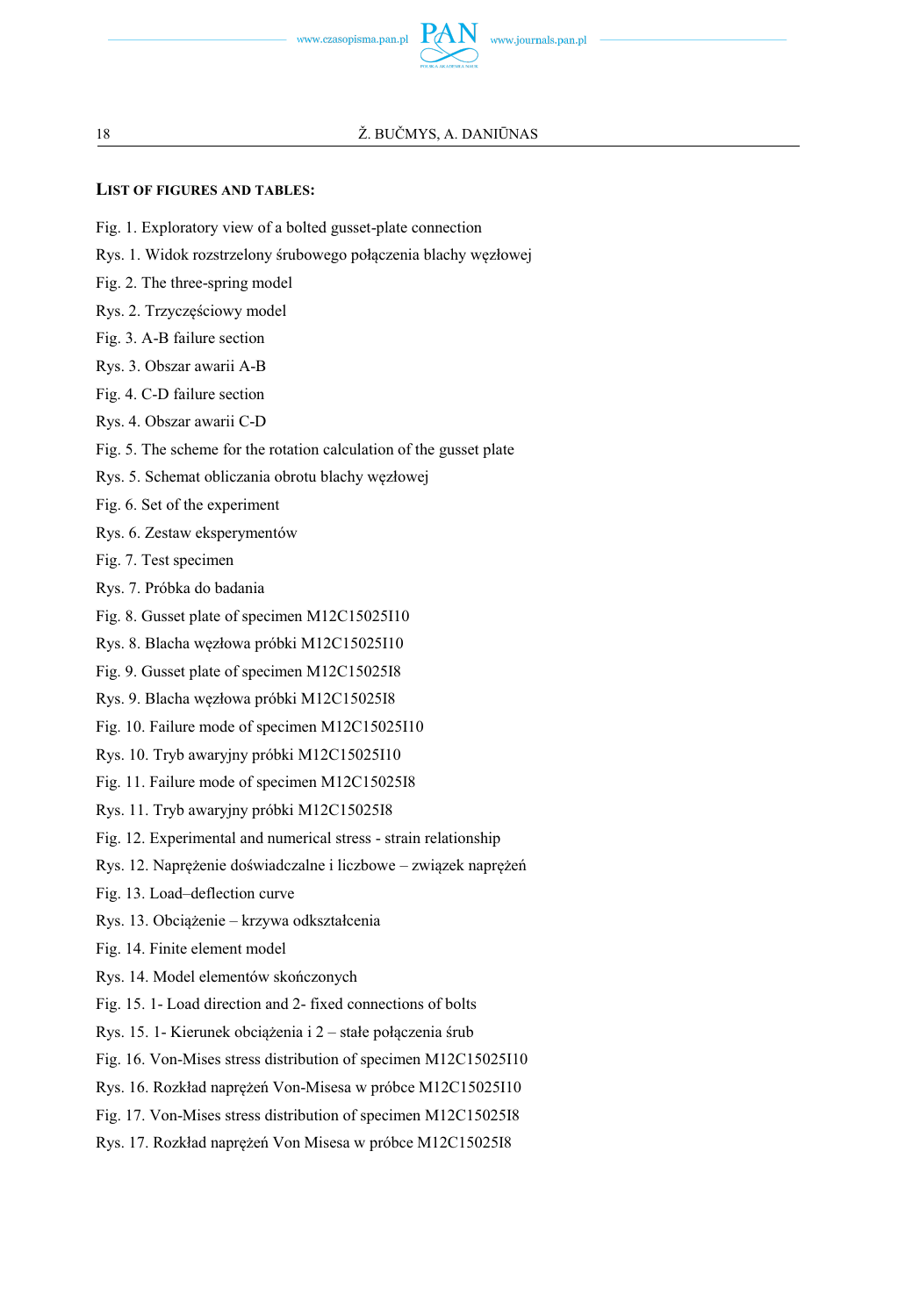

- Fig. 18. Deflections of specimen M12C15025I8
- Rys. 18. Odkształcenia próbki M12C15025I8
- Fig. 19. Deflections of specimen M12C15025I10
- Rys. 19. Odkształcenia próbki M12C15025I10
- Fig. 20. *M-φ* relationship of specimen M12C15025I10
- Rys. 20. Związek *M-φ* próbki M12C15025I10
- Fig. 21. *M-φ* relationship of specimen M12C15025I8
- Rys. 21. Związek *M-φ* próbki M12C15025I8
- Fig. 22. *M-φ* relationship of specimens M12C15025I10-6 and M12C15025I10-12
- Rys. 22. Związek *M-φ* próbek M12C15025I10-6 i M12C15025I10-12
- Fig. 23. *M-φ* relationship of specimens M12C15025I8-6 and M12C15025I8-12
- Rys. 23. Związek *M-φ* próbek M12C15025I8-6 i M12C15025I8-12
- Tab. 1. Results of the analytical model, FEM and experimental investigation
- Tab. 1. Wyniki modelu analitycznego, FEM i badania eksperymentalnego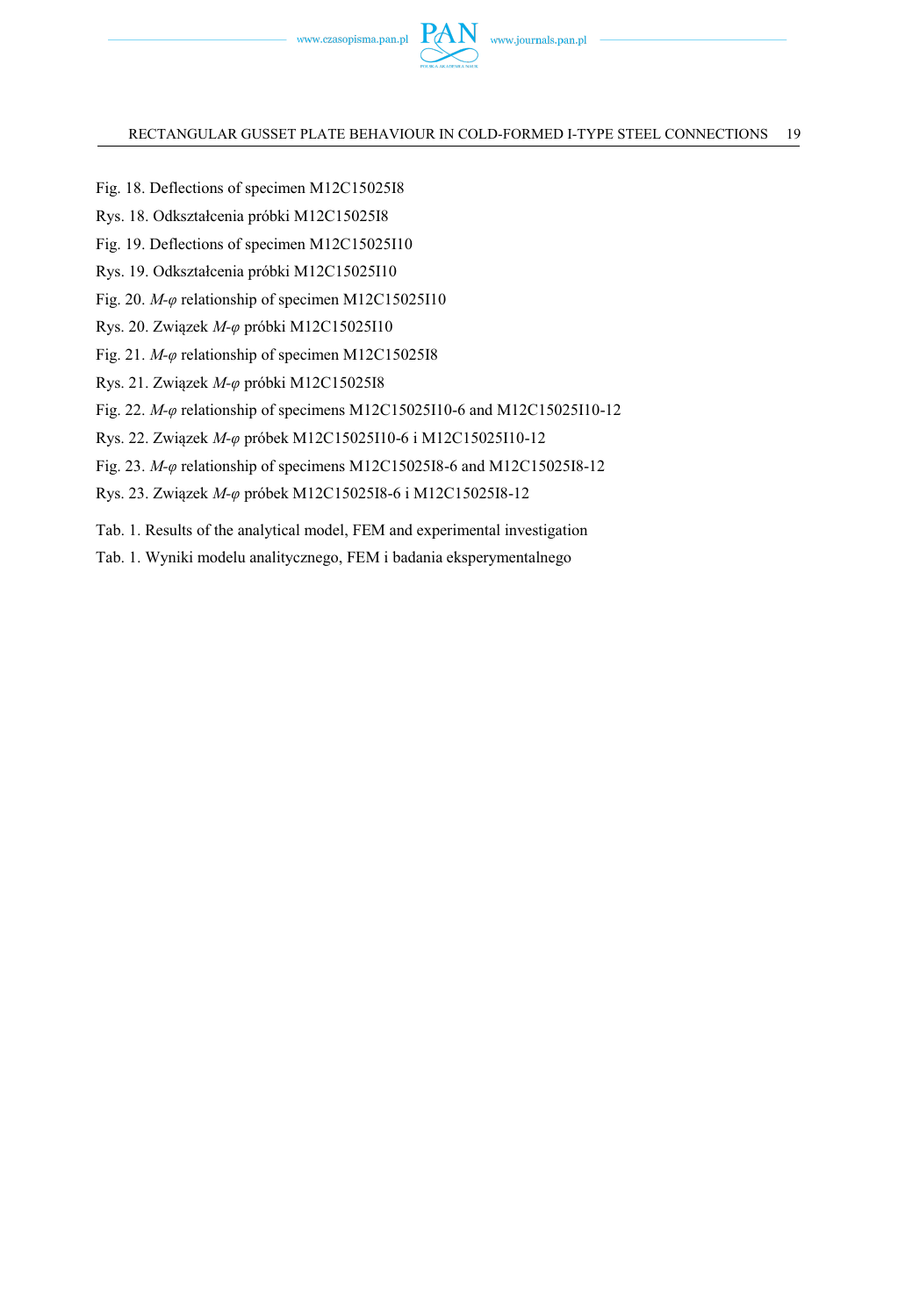

## **ZACHOWANIE PROSTOKĄTNEJ BLACHY WĘZŁOWEJ W POŁĄCZENIACH STALOWCH TYPU I, FORMOWANYCH NA ZIMNO**

*Słowa kluczowe:* połączenia stalowe formowane na zimno, połączenia półsztywne, wytrzymałość, sztywność

#### **STRESZCZENIE:**

Cienkościenne przekroje formowane na zimno są szeroko stosowane jako konstrukcje nośne. W większości przypadków, cienkościenne przekroje pełnią funkcję płatew, kratownic stalowych oraz lekkich ram portalowych. Połączenia takich konstrukcji powinny być proste, szybkie i łatwe w instalacji. Jednym z najprostszych sposobów połączenia belki nośnej z kolumną jest zastosowanie blach węzłowych i śrub. Ten rodzaj połączenia składa się z blachy węzłowej, przekrojów kolumny i belki nośnej oraz śrub. Przegląd prac wykazał brak uniwersalnych i dokładnych metod obliczania wytrzymałości i sztywności prostokątnych blach węzłowych. Celem niniejszej pracy jest przedstawienie metody oceny prostokątnej blachy węzłowej, zarówno pod względem wytrzymałości jak i sztywności. Ponadto, skupia się ona na porównaniu tych wyników z danymi dotyczącymi badania laboratoryjnego i danych numerycznej symulacji.

Niniejsza praca zawiera metodę oceny wytrzymałości i sztywności prostokątnej blachy węzłowej. Zachowanie zostało zbadane przy założeniu, że blacha ulega deformacji wyłącznie w płaszczyźnie. Obrót prostokątnej blachy węzłowej został zbadany jako suma deformacji będących wynikiem sił zginania i ścinania, które są przenoszone z grupy śrub. Preparaty EC3 zostały dostosowane do przedstawionej metody obliczania sztywności.

Zbadano śrubowe połączenie belki nośnej z kolumną w prostokątnej blasze węzłowej, w celu sprawdzenia zachowania prostokątnej blachy węzłowej. Próbki do badania składały się z belek nośnych i kolumn wykonanych z równoległych przekrojów typu C formowanych na zimno, prostokątnej blachy węzłowej oraz śrub. W laboratorium przeprowadzono badanie dwóch próbek. Odchylenie prostokątnej blachy węzłowej zostało zmierzone za pomocą przetwornika, który za pomocą łącznika został przyspawany do prostokątnej blachy węzłowej. W tym przypadku przetwornik mógłby obracać się wraz z kolumną i dokonywać pomiarów wyłącznie odchylenia prostokątnej blachy węzłowej. Próbki różniły się pod względem grubości prostokątnej blachy węzłowej oraz odległości pomiędzy śrubami z grupy. Próbki M12C15025I10 i M12C15025I8 obejmowały odpowiednio prostokątne blachy węzłowe o grubości 10 mm i 8 mm. Doświadczalna zdolność do gięcia próbek M12C15025I10 i M12C15025I8 obejmowała odpowiednio 17,39 kNm i 14,74 kNm. Tryb awaryjny obu próbek był taki sam: śruby w ścinaniu. Po rozłożeniu próbek na czynniki pierwsze, zaobserwowano pojawienie się łożysk przy otworach śrubowych. W rezultacie otwory śrubowe przyjęły kształt owalny.

Symulacja numeryczna została przeprowadzona przy użyciu oprogramowania elementów skończonych ANSYS Workbench. Uwzględniała ona fakt, iż niniejsza praca skupia się na zachowaniu prostokątnej blachy węzłowej. Wyłącznie grupa śrubowa blachy węzłowej i kolumny została poddana modelowaniu. Do modelowania użyto trójwymiarowych elementów stałych SOLID186 i SOLID187. Zgodnie z oczekiwaniami, tryb awaryjny obu próbek był wadą zginania prostokątnej blachy węzłowej. Próbki M12C15025I10 i M12C15025I8 wyniosły odpowiednio 23,28 kNm i 16,63 kNm. Zgodnie z opisaną techniką modelowania, modelowanie obejmowało 4 kolejne próbki poprzez zmianę grubości prostokątnej blachy węzłowej. Zastosowano geometrię prostokątnej blachy węzłowej, jak również próbek M12C15025I8 i M12C15025I10 z grubością blachy węzłowej wynoszącą 6 mm i 13 mm, jak również odpowiednio M12C15025I8-6, M12C15025I8-12, M12C15025I10-6 oraz M12C15025I10-12.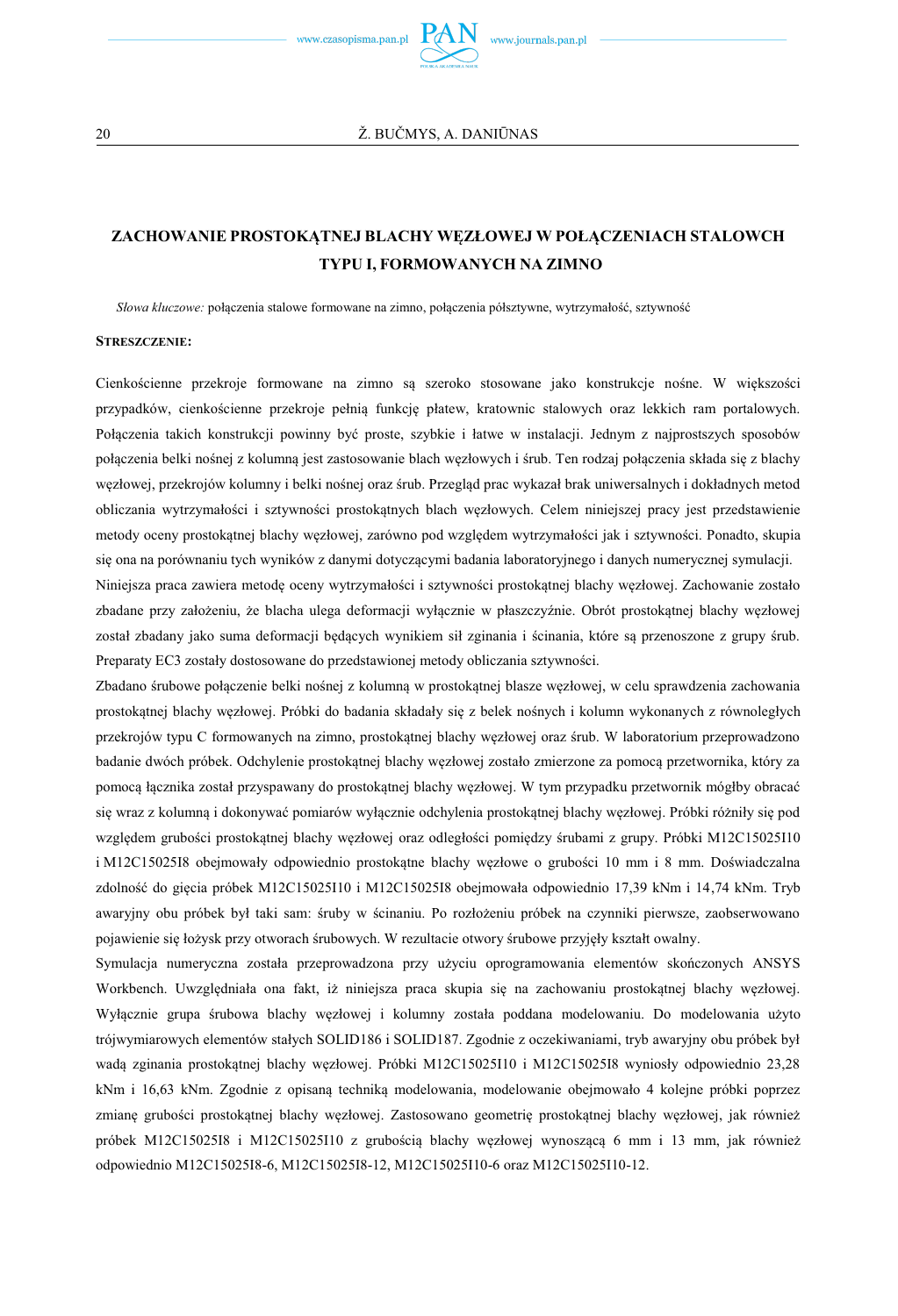

Niniejsza praca opisuje stosunek M–φ próbek z wykorzystaniem metody analitycznej, badania doświadczalnego i symulacji numerycznej wszystkich próbek. Zdolność gięcia prostokątnej blachy węzłowej, obliczana przy użyciu przedstawionego modelu analitycznego, w porównaniu z wynikami obliczeń numerycznych próbek M12C15025I10, M12C15025I10-6 i M12C15025I10-12, była mniejsza o 7-11%, a w przypadku próbek M12C15025I8, M12C15025I8-6 i M12C15025I8-12 – większa o 8-10%. Analityczna zdolność gięcia próbek M12C15025I10 i M12C15025I8 była mniejsza o 8% i 9%, odpowiednio. Początkowa sztywność połączenia uzyskanego zgodnie z przedstawionym modelem analitycznym porównania próbek M12C15025I10 i M12C15025I8 była większa o 9% i mniejsza o 6% od eksperymentalnej. Początkowa sztywność próbek M12C15025I10 i M12C15025I10-12, obliczona za pomocą przedstawionego modelu analitycznego, była mniejsza w porównaniu z wynikami symulacji numerycznej, tj. odpowiednio 6% i 9%. Wszystkie pozostałe próbki wykazały większą początkową sztywność (o 5%-12%), obliczoną przy użyciu przedstawionego modelu analitycznego. Wszystkie wyniki wykazują, że zaproponowany model analityczny dla prostokątnej blachy węzłowej, zarówno w odniesieniu do obliczeń wytrzymałości jak i sztywności, w sposób zadowalający koreluje z wynikami badania eksperymentalnego i symulacji numerycznej. Niniejsza praca pokazuje, że przedstawiony model analityczny może być stosowany podczas obliczeń właściwości elementów blachy węzłowej i może być zintegrowany ze wspólną oceną wytrzymałości i sztywności przy użyciu metody składowych.

Badanie prostokątnej blachy węzłowej w stalowych połączeniach typu I, formowanych na zimno, pozwala nam wyciągnąć następujące wnioski:

• Proponowany model analityczny stanowi rozszerzenie metody składowych i pozwala na dokonanie oceny właściwości wytrzymałości i sztywności elementów prostopadłej blachy węzłowej w zakresie stalowych połączeń typu I, formowanych na zimno.

• Badania eksperymentalne i symulacja numeryczna wykazały, że prostokątna blacha węzłowa ma wpływ na sztywność złączy.

• Przedstawiona technika obliczania sztywności prostopadłej blachy węzłowej i oceny krzywych *M-φ* może być w pełni zintegrowana z zasadami dotyczącymi metody składowych, opisanymi w Eurokodzie, część 1999-1-8.

• Wyniki obliczeń proponowanego modelu analitycznego zostały porównane z 2 badaniami laboratoryjnymi oraz 6 modelami symulacji numerycznej.

Podczas dokonywania porównania zarówno wyników proponowanego modelu analitycznego i symulacji numerycznej, zdolność gięcia i początkowa sztywność różniły się odpowiednio o 11% i 12%. Wyniki wykazały, że przedstawiony model analityczny jest zadowalający i odpowiedni do oceny takiej wytrzymałości i sztywności.